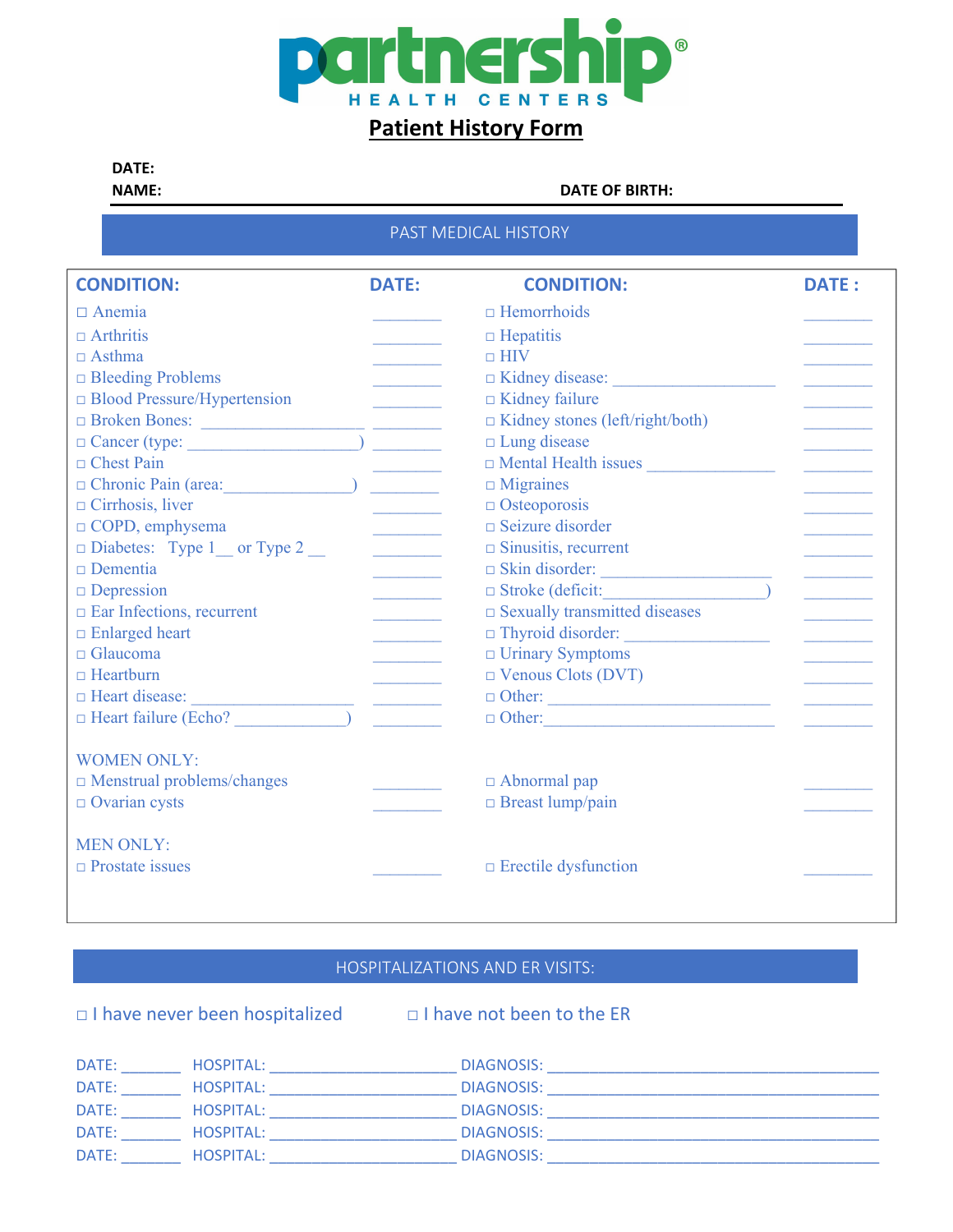### **SURGERIES**

### □ I have never had surgery

| DATE: | SURGERY: |  |
|-------|----------|--|
| DATE: | SURGERY: |  |
| DATE: | SURGERY: |  |
| DATE: | SURGERY: |  |
| DATE: | SURGERY: |  |

### **MEDICATIONS**

### $\Box$  I take no medications

| <b>MEDICATION</b>                                                                                                                                                                                                                    | <b>DOSE</b> | # TIMES TAKEN/DAY                            | <b>CONDITION</b> |
|--------------------------------------------------------------------------------------------------------------------------------------------------------------------------------------------------------------------------------------|-------------|----------------------------------------------|------------------|
|                                                                                                                                                                                                                                      |             |                                              |                  |
|                                                                                                                                                                                                                                      |             |                                              |                  |
|                                                                                                                                                                                                                                      |             | <u> 1989 - Johann John Harry Stone Barns</u> |                  |
| <u> 1980 - Johann Harry Harry Harry Harry Harry Harry Harry Harry Harry Harry Harry Harry Harry Harry Harry Harry Harry Harry Harry Harry Harry Harry Harry Harry Harry Harry Harry Harry Harry Harry Harry Harry Harry Harry Ha</u> |             |                                              |                  |
|                                                                                                                                                                                                                                      |             |                                              |                  |
|                                                                                                                                                                                                                                      |             |                                              |                  |
|                                                                                                                                                                                                                                      |             |                                              |                  |

# **ALLERGIES** MEDICATIONS:  $\Box$  I have no medication allergies Medication Reaction  $\overline{\phantom{a}}$ FOOD:  $\Box$  I have no food allergies Food Reaction ENVIRONMENTAL EXPOSURES: 0 I have no environmental allergies Reaction Exposure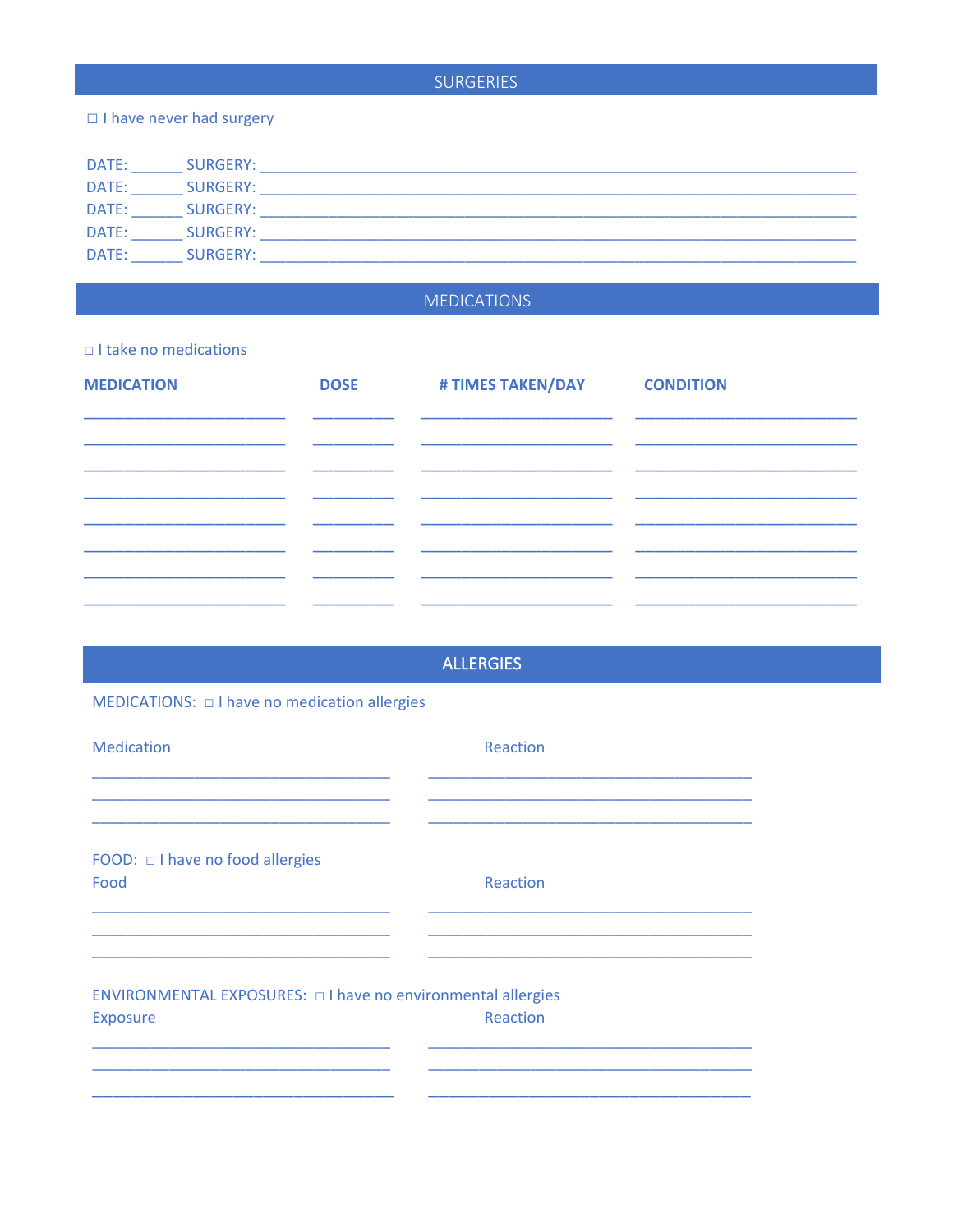| <b>IMMUNIZATIONS</b>                                                               |       |                                                                         |       |                                                                                 |       |
|------------------------------------------------------------------------------------|-------|-------------------------------------------------------------------------|-------|---------------------------------------------------------------------------------|-------|
| Immunization:                                                                      | Date: | Immunization:                                                           | Date: | Immunization:                                                                   | Date: |
| $\Box$ Chicken pox<br>□ Gardasil (HPV)<br>$\Box$ Hepatitis A<br>$\Box$ Hepatitis B |       | $\Box$ Influenza<br>$\Box$ Meningitis<br>$\Box$ MMR<br>$\Box$ Pneumovax |       | $\Box$ Tdap or $\Box$ Td<br>□ Other:<br>$\Box$ Other:<br>$\Box$ Prevnar (adult) |       |
| $\square$ Zostavax                                                                 |       |                                                                         |       |                                                                                 |       |

### FAMILY HISTORY

List any relatives who have the following conditions:

| <b>Diabetes</b>     | <b>High blood Pressure</b> |
|---------------------|----------------------------|
| <b>Heart attack</b> | <b>Breast cancer</b>       |
| <b>Stroke</b>       | Colon cancer               |
| <b>Tuberculosis</b> | High cholesterol           |
| Alzheimer's         | Melanoma                   |
| Prostate cancer     | <b>Ovarian Cancer</b>      |
| Celiac disease      | Sickle cell/Thalassemia    |

### LIFESTYLE HISTORY

Marital Status: □ Single □Married □Widowed □Divorced □Significant other (male) □Significant Other (female)

### Exercise:

|                                                                                       |  |  | How often? $\Box$ never $\Box$ 1-2 times/week $\Box$ 3-5 times/week $\Box$ nearly every day |  |
|---------------------------------------------------------------------------------------|--|--|---------------------------------------------------------------------------------------------|--|
| How many average minutes each time: $\Box$ < 15 $\Box$ 15-30 $\Box$ 30-60 $\Box$ > 60 |  |  |                                                                                             |  |
| What exercise to you do?                                                              |  |  |                                                                                             |  |

### Diet:

Do you drink caffeine? □ Yes □ No If yes, how many cups/cans per day:  $\Box$  1-2  $\Box$  3-4  $\Box$  5-6  $\Box$  7 or more What do you drink? Check any foods on the list that you AVOID: □ Dairy □ Salt □ Sugar □ Gluten □ Meat □ Eggs □ Carbs □ Fats(oils) □ Other: \_\_\_\_\_\_\_\_\_\_\_\_ How often do you eat "fast food"? □ Never □ Less than once a month □ Less than weekly □ Weekly □ > Once a week □ Daily Are you sexually active?  $\Box$  Yes  $\Box$  No Do you (or have you ever) used recreational drugs (cocaine, heroin, marijuana, etc...) □ Yes □ No

\_\_\_\_\_\_\_\_\_\_\_\_\_\_\_\_\_\_\_\_\_\_\_\_\_\_\_\_\_\_\_\_\_\_\_\_\_\_\_\_\_\_\_\_\_\_\_\_\_\_\_\_\_\_\_\_\_\_\_\_\_\_\_\_\_\_\_\_\_\_\_\_\_\_\_\_\_\_\_\_\_\_\_\_\_\_\_\_\_\_\_\_

Do you have a lot of stress in your life? □ Yes □ No

Do you feel depressed? □ Yes □ No

Any travel outside of the U.S? □ Yes □ No If Yes, where and when? \_\_\_\_\_\_\_\_\_\_\_\_\_\_\_\_\_\_\_\_\_\_\_\_\_\_\_\_\_\_\_\_\_\_

Any exposure to toxic chemicals or substance? □ Yes □ No What? \_\_ Current Occupation: